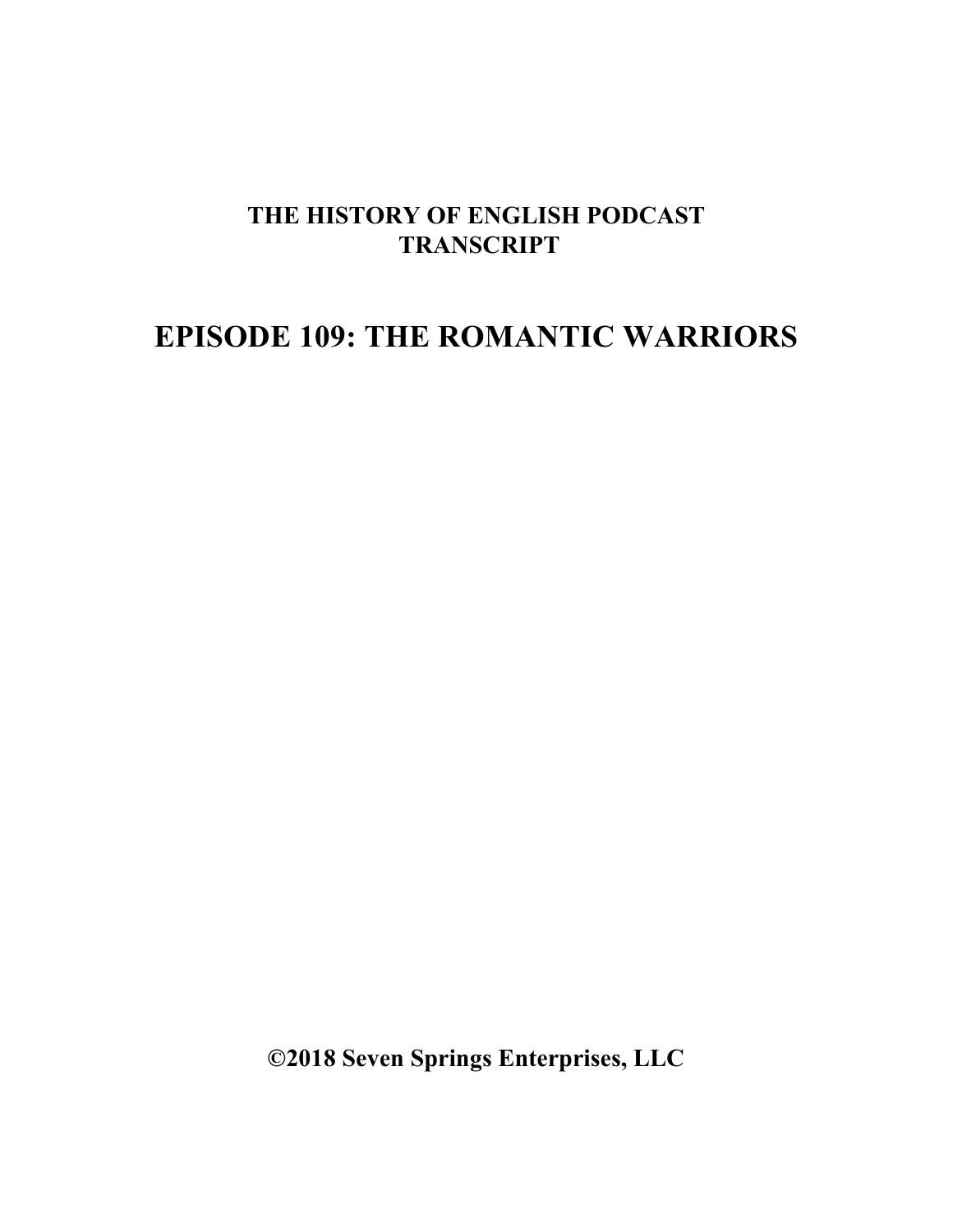## **EPISODE 109: THE ROMANTIC WARRIORS**

Welcome to the History of English Podcast – a podcast about the history of the English language. This is Episode 109: The Romantic Warriors. In this episode, we're going to look at the rise of English romance in the late 1200s. Over the prior century or so, Medieval romances had become all the rage in the courts of Europe. That included stories about Charlemagne, and the legends of King Arthur and his knights. Those stories mixed together themes of bravely and warfare with elements of chivalry, love and romance. The stories were popular throughout Europe, including the English court, but they weren't composed in English. That finally started to change around the current point in our story in the late 1200s. For the first time, romantic literature started to be composed in English. And that also included songs with romantic themes. So this time, we'll explore the birth of English romance. And we'll also look at the early reign of Edward I – a king who was considered a brutal oppressor by some and a romantic warrior by others.

But before we begin, let me remind you that the website for the podcast is historyofenglishpodcast.com. And you can sign up to support the podcast at Patreon.com/historyofenglish. And as always, you can reach me by email at [kevin@historyofenglishpodcast.com,](mailto:kevin@historyofenglishpodcast.com,)

Now this time, let's return to our overall historical narrative and the end of the reign of Henry III. As we saw a couple of episodes back, Henry had to deal with a revolt by his barons late in his reign. He was forced to agree to the Provisions of Oxford, and a letter confirming the new political arrangement was sent to the counties. That letter was one of the first government proclamations issued in English since the Norman Conquest. As we saw, the leader of the barons was Simon de Montfort. And he was later killed in a battle when his forces met those led by Henry's son Edward. Edward's victory essentially ended the rebellion. His father Henry resumed his authority as king, but Henry started to withdraw from political life, and that allowed Edward to fill the vacuum and emerge as the dominant figure in the English government.

In the year 1270, Edward left England to head to the Holy Land on Crusade, and he was accompanied by his wife who was also descended from Crusaders. Edward's wife was Eleanor of Castile, so she was from Spain, and her father and great-grandfather had been Crusaders having fought to re-claim Spain from its Muslim rulers. The couple had been married 16 years earlier. It was a political marriage as was common at the time, but it was also somewhat unique in that it seems that couple were actually in love with each other. They were virtually inseparable, and Eleanor often accompanied Edward on his travels and his military excursions. So when Edward headed to the Near East, Eleanor traveled with him.

The Crusade itself never amounted to very much. Edward remained in the region for more than a year, and he organized raids into Muslim territories. But the Crusade was not without drama. Edward was almost killed, but not in battle. It was an assassin that almost ended his life.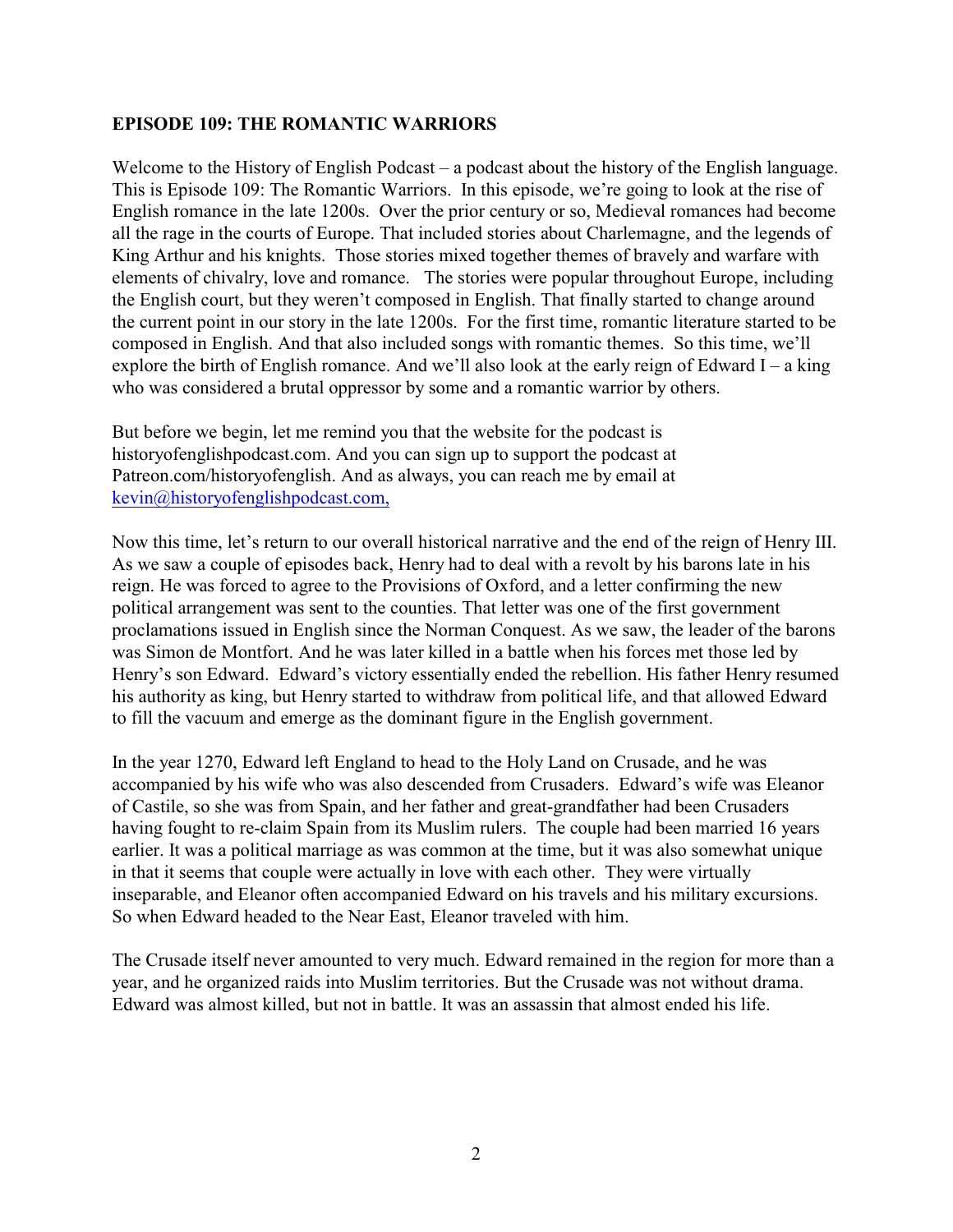One night, Edward lay in bed with Eleanor when a messenger arrived bearing gifts and claiming to have secret information. Edward's servants woke Edward and asked him to meet the visitor. Edward appeared in his nightclothes, but the visitor rushed at Edward with a dagger and stabbed him. Edward responded by punching the man in the head and knocking him to the ground. Edward then grabbed another dagger from a table and stabbed the attacker – killing him on the spot.

Now I tell you this story for two reasons. First, it illustrates Edward's reputation as a fierce warrior who killed would-be assassins with own hands. The other reason I tell you this story is because, according the account of a chronicler known as the Templar of Tyre, Eleanor rushed into action to save her husband's life. Apparently, it was feared that the dagger that struck Edward was poisoned. So Eleanor sucked the blood from the wound to remove any poison before it could take effect. Now modern scholars are skeptical of this account and suspect that Eleanor didn't actually suck any poison from Edward's wound, but the story itself shows how close the couple were and how much affection they had for each other.

A short time after the attack, the couple headed back to England, but they took their time along the way. While spending some time in Italy in November, Edward received news that his father had died in England. At that point, the couple knew that they would be crowned as the new king and queen as soon as they returned home.

You might think that they would have rushed to England to claim the throne, but that wasn't the case. They continued to take their time. In fact, it took nearly two years for Edward to make his way back to England. That was how stable the country was in his absence, and it was a sign of how much the nobles respected Edward. There was no concern about a new challenge from the barons while he was away.

Edward eventually returned home and was officially crowned as king in August of 1274. He thereby became Edward I. And I should probably note the obvious which is that he is known as Edward I even though he was actually the third English king named Edward. You might remember Alfred the Great's son was named Edward, and technically he was the first King Edward. And of course, there was Edward the Confessor. But the numbering of kings usually applies to those who reigned after the Norman Conquest, so even though he was the third Edward to rule England, he is known to history as Edward I.

He was also the first Plantagenet king to have an English name. His predecessors included Williams, and Henrys and Richards – all French names. But Edward had a native Anglo-Saxon name, and that was because his father Henry adored Edward the Confessor, and he named his son after the former Anglo-Saxon king.

Edward was also known by the nickname "Longshanks," which literally meant 'long-legs' or 'long-legged.' I've noted before that the word *leg* is actually a Norse word. Before it was borrowed into English, the original Old English word for a leg was *scanca* – or as it we know it today – *shank*. So the nickname "Longshanks" meant 'long-legs' because Edward was very tall. His tomb was actually opened several centuries later in 1774, and when the tomb was opened, his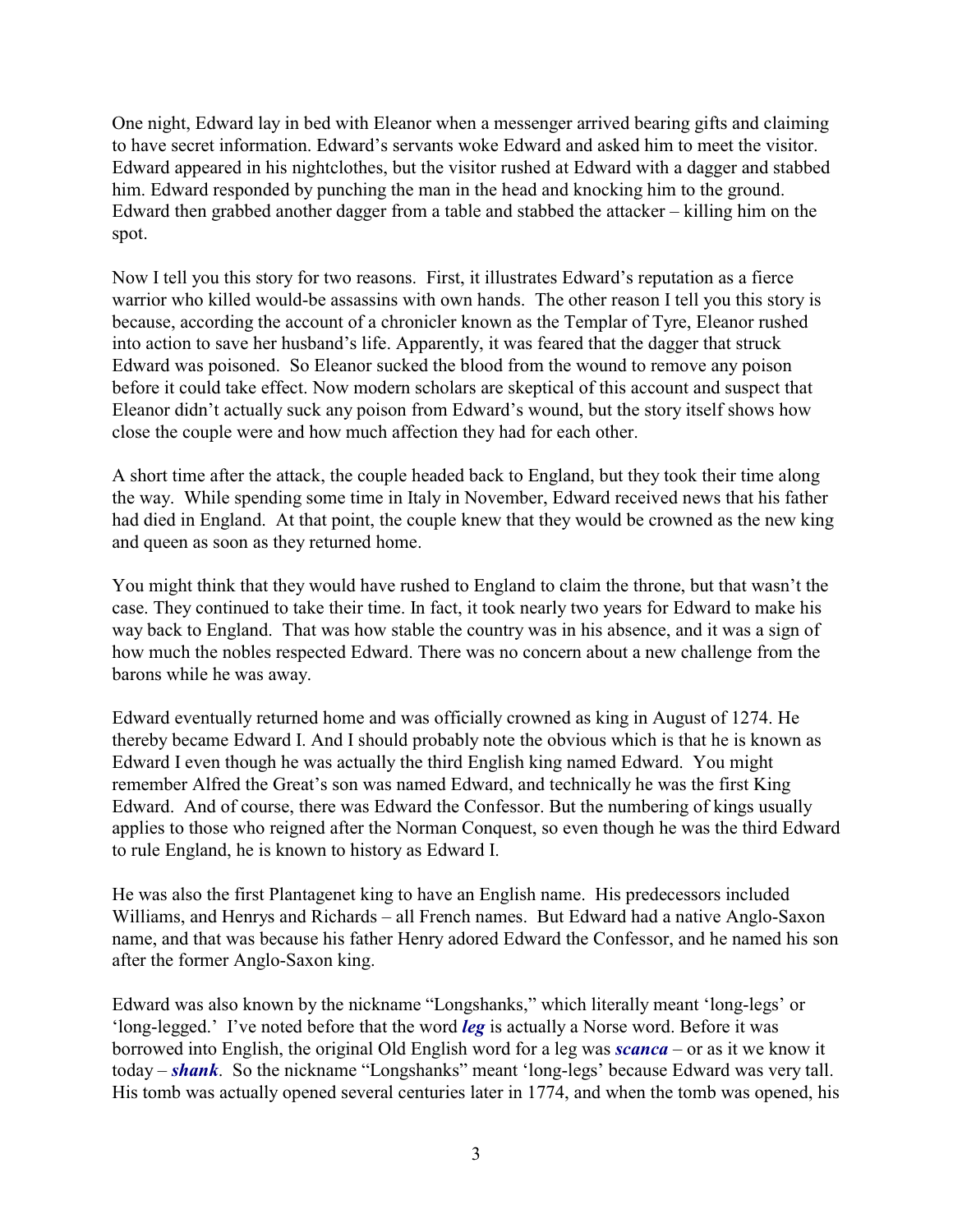bones indicated that he about 6 feet 2 inches tall, which meant he was about 6 inches taller than the average man of his time.

Now admittedly, most of the kings and queens I've discussed in the podcast are obscure figures from Medieval history. But there is a chance that you might already know a little bit about Edward I – especially if you're a fan of movies set during this period. If you've ever seen the movie Braveheart, you might recall that Edward was the English king who was trying to conquer Scotland and meeting fierce resistance from the Scots in the process. Well, even though the film takes a lot of liberties with the story, the movie is based on actual events. Most of those events took place later in Edward's reign. So we'll look at those developments in a future episode.

But Edward's claims to all of Britain were on full display from the very beginning of his reign. Before Edward turned his attention north to Scotland, he first took aim at Wales in the west. Wales had always been a thorn in the side of English kings. From time to time, English kings claimed the right to rule Wales, and they demanded that they local rulers recognize the English king as their overlord. Sometimes, the English kings invaded the region and forced the issue But inevitably, the Welsh rulers would rise up and rebel and re-assert their independence. That's what happened when the barons rebelled against Edward's father Henry a few years before. The Welsh ruler named Llywelyn had formed an alliance with the Simon de Montfort.

So when Edward came to power, he already bore a grudge against the Welsh prince. Llywelyn then refused to recognize Edward as his feudal lord. And Llywelyn also broke an earlier agreement to provide a tribute payment to the English crown.

Very soon after becoming king, Edward invaded Wales with the intention of subduing the Welsh rebels. His Welsh campaigns began in 1277, and he ultimately forced Llywelyn to pay homage.

A short time later, Llywelyn rose in rebellion again. This time, Edward intended to put an end to the rebellions once and for all. He no longer claimed to be some type of feudal lord over the region. He wanted to crush the rebels and completely conquer the region. He wanted to govern Wales directly and bring it under the authority of the English crown.

He raised a large army and invaded for a second time. And this time, the conquest was permanent. Edward organized a massive and multi-faceted invasion. He broke the power of the Welsh rulers, and Llywelyn was killed in battle. By the spring of 1283, all of Wales was in Edward's hands. And it was brought under permanent English rule.

Thereafter, the title "Prince of Wales" no long applied to the local Welsh rulers. It was a title that Edward bestowed upon his son and eventual heir to the throne. So the tradition of English kings designating their heir as the "Prince of Wales" really began with Edward.

In order to secure his hold on Wales, Edward directed the construction of a series of enormous castles throughout the region. They were designed to intimidate the people and to discourage any further resistance. It was the same strategy used by William the Conqueror, and many of those castles remain to this day.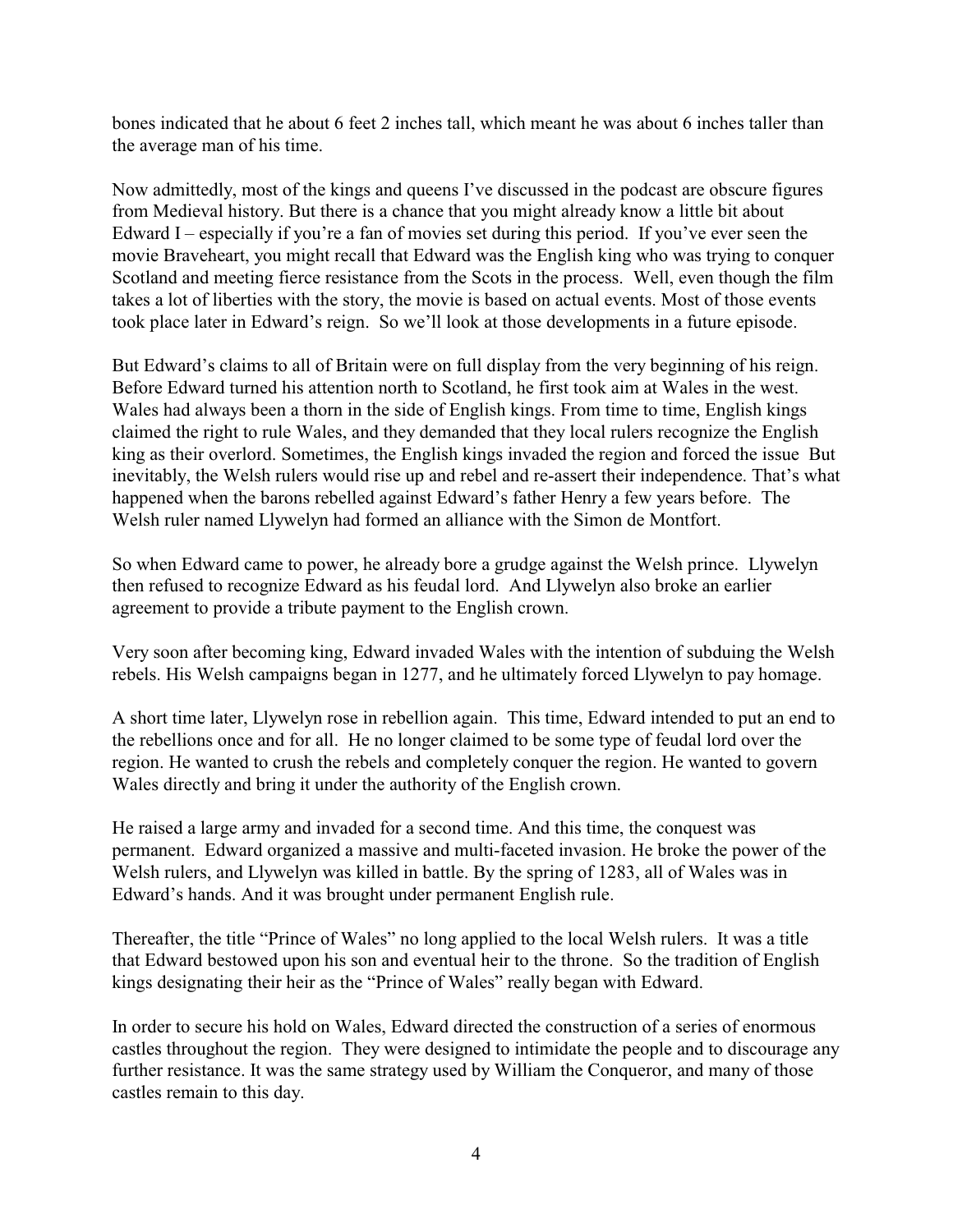So we find ourselves about a decade into Edward's reign. And from the very beginning, Edward established himself as a warrior and conqueror – and also a loyal husband devoted to his wife.

In fact, in many respects, these were basic elements of Medieval romances. They usually featured a king or knight engaged in some type of heroic or daring activity. And that warrior was usually guided by notions of bravery and chivalry. And at the same time, he was usually in love with a maiden or noble lady, and the hero's bravery and daring were usually designed to win the love and affection of the lady. In the Arthurian legends, the central figure was often one of Arthur's knights. So as Arthurian romances developed during this period, there was increasing emphasis on the knights, and less of a focus on Arthur himself. Figures like Lancelot and Percival and Gawain emerged as the leading figures in many of these stories. But these stories were mostly composed in languages like French – not English.

In fact, up until this point, there really had not been a romance composed in English. Layamon's Brut was the first telling of the Arthurian legend in English. It had been composed about a century earlier, but it wasn't really a romance. It was based on Geoffrey of Monmouth's original version of the story, and it was more of an epic tale with Arthur as conqueror. The early development of the Arthurian legend into Medieval romances really took place in France with French writers like Chretien de Troyes.

But around the current point in our story, romantic literature finally started to appear in English. And interestingly, that new literature was not part of the Arthurian legend. It was a completely different story called King Horn. Since this is generally considered to be the first English romance, I want to take you through the poem, and I also want to look at the language that was used in the poem to show how English was evolving during this period.

The first thing I should note is that we know very little about the ultimate origin of this story. Most of the characters and locations in the poem are fictional. However, the poem does specifically set part of the story in Ireland And most of the other places mentioned in the story are usually associated with the Celtic areas of western Britain like Wales, Cornwall and far southwestern England. Many scholars think the story is native to Britain and probably Celtic in origin.

The poem itself has an uncertain date. The manuscripts that contain the three surviving versions of the poem all date to the early 1300s, but scholars are confident that the poem itself was composed in the 1200s. Some suggest the first half of the 1200s, but the modern trend is to date it a bit later – perhaps around the time that Edward was completing the conquest of Wales.

Now all three surviving versions of the poem tell the same basic story, but they vary quite a bit from line to line. And that suggests that the poem originally passed in the oral tradition before it finally started to be written down around the current point in our story. We get a sense of the oral nature of the poem in the first few lines. The poem begins: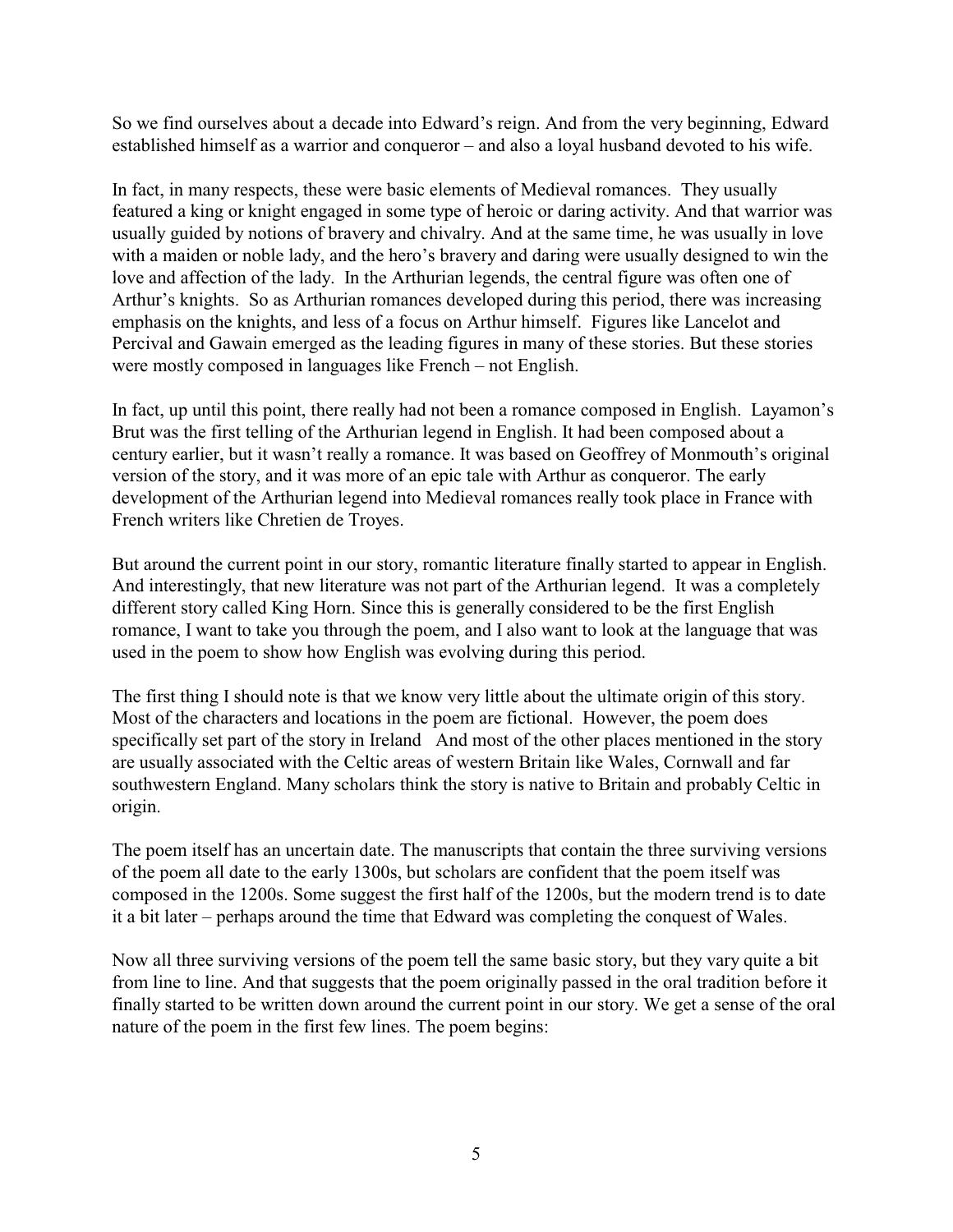All be they of cheer that to my song you hear A song I shall to you sing of Murry the king.

Here's the same passage in the original Middle English:

Alle beon he blithe That to my song lythe! A sang ich schal you singe Of Murry the Kinge.

Now this type of opening was common for poems or songs that were sung by a minstrel to an audience. He invites his audience to listen to his song and be entertained by it. So again, this appears to be a song that was transcribed at some point in the mid to late 1200s.

We're told that the story begins with Murry – the king of Sudene. Again, this is a fictional location, but many scholars associate it with either Devon or Cornwall – so somewhere is the southwestern part of Britain. And in the poem, we soon find out that King Murry's son was named Horn. Horn is a young man, 15 years old, and most fair and admirable. According to the poem:

There was no thane fairer than he was He was bright as the glass He was white as the flower Rose red was his color He was fayr and also bold And he was 15 winters old In all the kingdoms there was like him none Twelve companions he had And by Horn they were all led All were sons of rich men And all were fair men.

Fairer nis non thane he was: He was bright so the glas; He was whit so the flur; Rose red was his colur. He was fayr and eke bold, And of fiftene winter hold. In none kinge riche Nas non his iliche. Twelf feren he hadde That he alle with him ladde,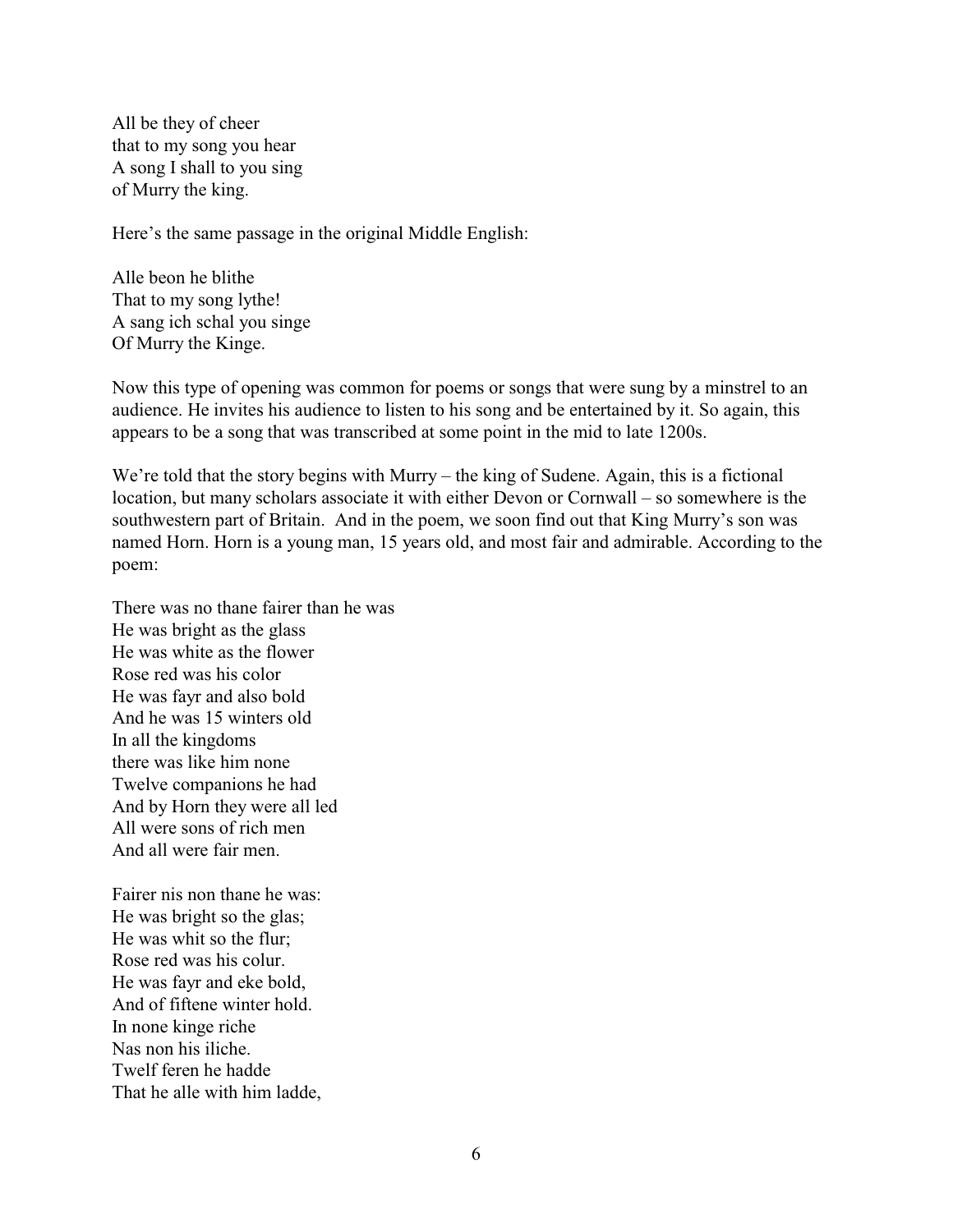Alle riche mannes sones, And alle hi were faire gomes

By the way, this passage contains the first use of the word *color* in the English language. The Old English word was *hue* which still survives, but *color* is the more common word today.

Also note the final word *gomes* meaning 'men.' We've actually seen that word before – a long time ago. The word was *guma* in Old English, and it meant 'man.' And you might remember that *guma* – or *gomes* here – ultimately became the second part of *bridegroom* which was literally 'the bride's man.' And over time, that compound word was shortened to just *groom*. The word started to acquire its 'r' sound after the 'g' in the 1500s. So that's how an Old English word for a 'man' acquired a modern sense as 'the man in a wedding ceremony.'

Now after introducing us to Horn and his immediate family, we are told that their kingdom was invaded by brutal warriors. King Murry is killed, but Horn is spared. Rather than being killed, he and his 12 companions are forced into exile. They are given a boat which they row until they eventually come to the kingdom of Westernesse. There the king is named Almair, and he welcomes Horn and his companions. King Almair is impressed with Horn, and he soon becomes a favorite at court.

The king's daughter is named Rymenhild, and after a period of time, she falls madly in love with Horn. She sends messengers to bring Horn to her. We then have the following passage:

Rymenhild rose to stand And took him by the hand: She sat with him on the bed or pelle And offered wine to drink his fill: She made him faire cheer And took him about the neck or swere. She offered him kisses, As she lusted with bliss. "Horn," she said, "without strife, Thou shalt have me to thy wife."

Here's the same passage in the original Middle English:

Rymenhild up gan stonde And tok him bi the honde: Heo sette him on pelle Of wyn to drinke his fulle: Heo makede him faire chere And tok him abute the swere. Ofte heo him custe, So wel so hire luste.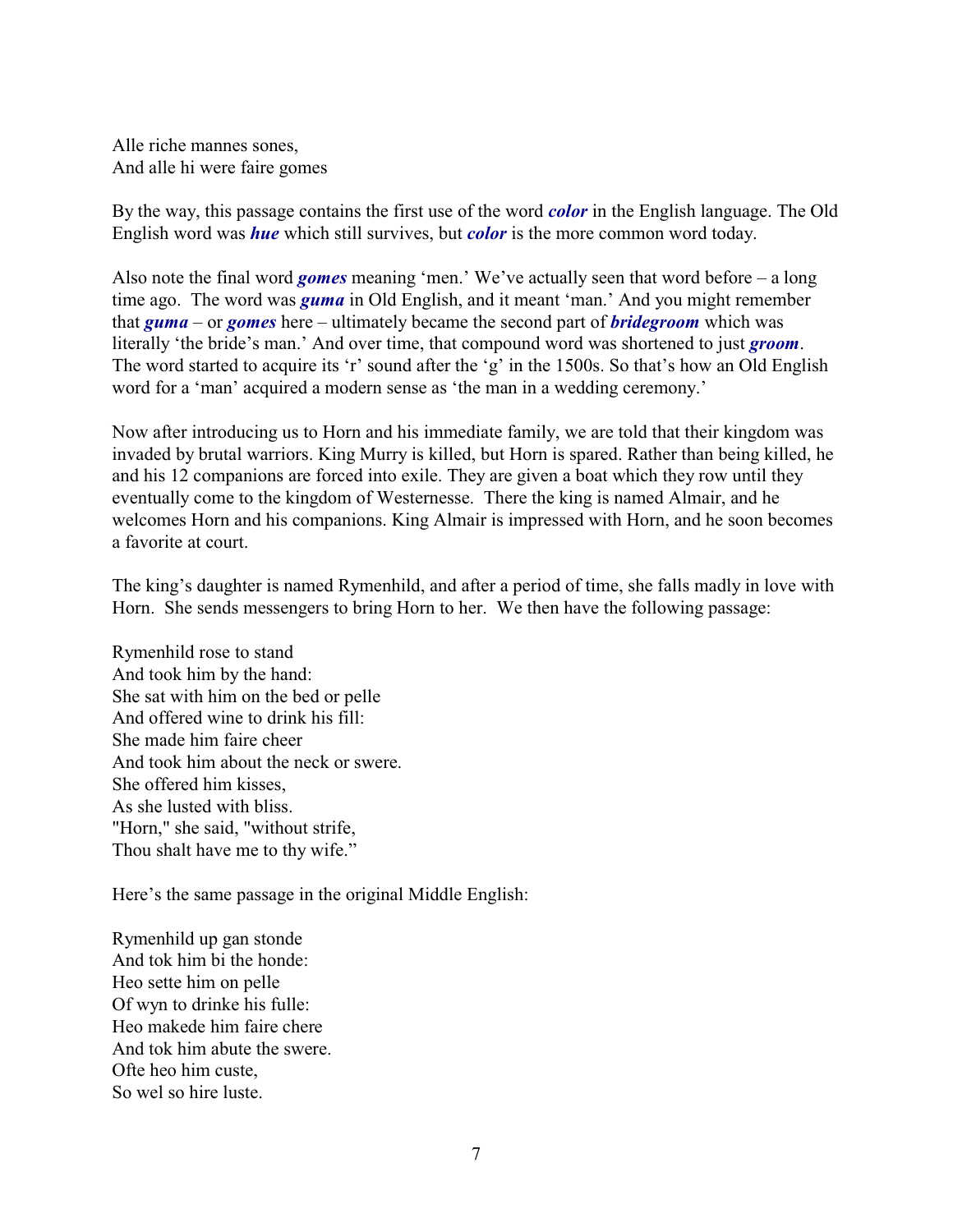"Horn," heo sede, "withute strif, Thu schalt have me to thi wif.

Now I hope you can hear how familiar this Middle English passage sounds. The overall sentence structure is close to Modern English and many of the words are familiar. But we still have a few antiquated terms. Instead of *neck*, the poem uses another Old English word which was *swere*. Both words meant 'neck,' and both go back to Old English, but *swere* or *swire* has largely disappeared from English over time.

The passage also uses the word *pelle* which meant 'fine cloth,' and in this context presumably meant bed covering or bed sheets. The word still exists as a *pall* which is a fine sheet that is sometimes used to cover a casket. Of course, that gave us the term *pallbearer*.

You might also notice the continued use of the Old English pronouns. The poem doesn't generally use the modern pronoun *she*. It tends to use the older pronoun *heo*. So the older pronoun forms were still in common use.

Now returning to the poem, Princess Rymenhild has declared her love for Horn and proposed to him. Horn loves her too, but he faces a predicament. Her father the king doesn't know that Horn is an exiled prince. He thinks Horn is a peasant or 'thrall.' So Horn realizes that he cannot marry a princess given his current status. He replies:

I am come from a peasant or thrall And a foundling befall. It would not be naturally found For you as my spouse to be bound. It would be no fair wedding Betwixt a thrall and a king.

Ich am icome of thralle And fundling bifalle. Ne feolle hit the of cunde To spuse beo me bunde. Hit nere no fair wedding Bitwexe a thral and a king.

Let me note that this passage contains the word *spuse* or 'spouse.' That's a French word which we sometimes use in place of native words like *husband* and *wife* – especially if we want to sound a little more formal. This isn't the first use of the term in English, but it was a relatively new word in the language at this time. It is also found in the Ancrene Wisse and a few other documents from the early 1200s.

So despite his love for the princess, Horn expresses his reservations about becoming her spouse. Upon hearing Horn's reply, the princess swoons, and her heart is broken. But Horn offers a possible solution to their dilemma. If she will help him to become a knight, then they can be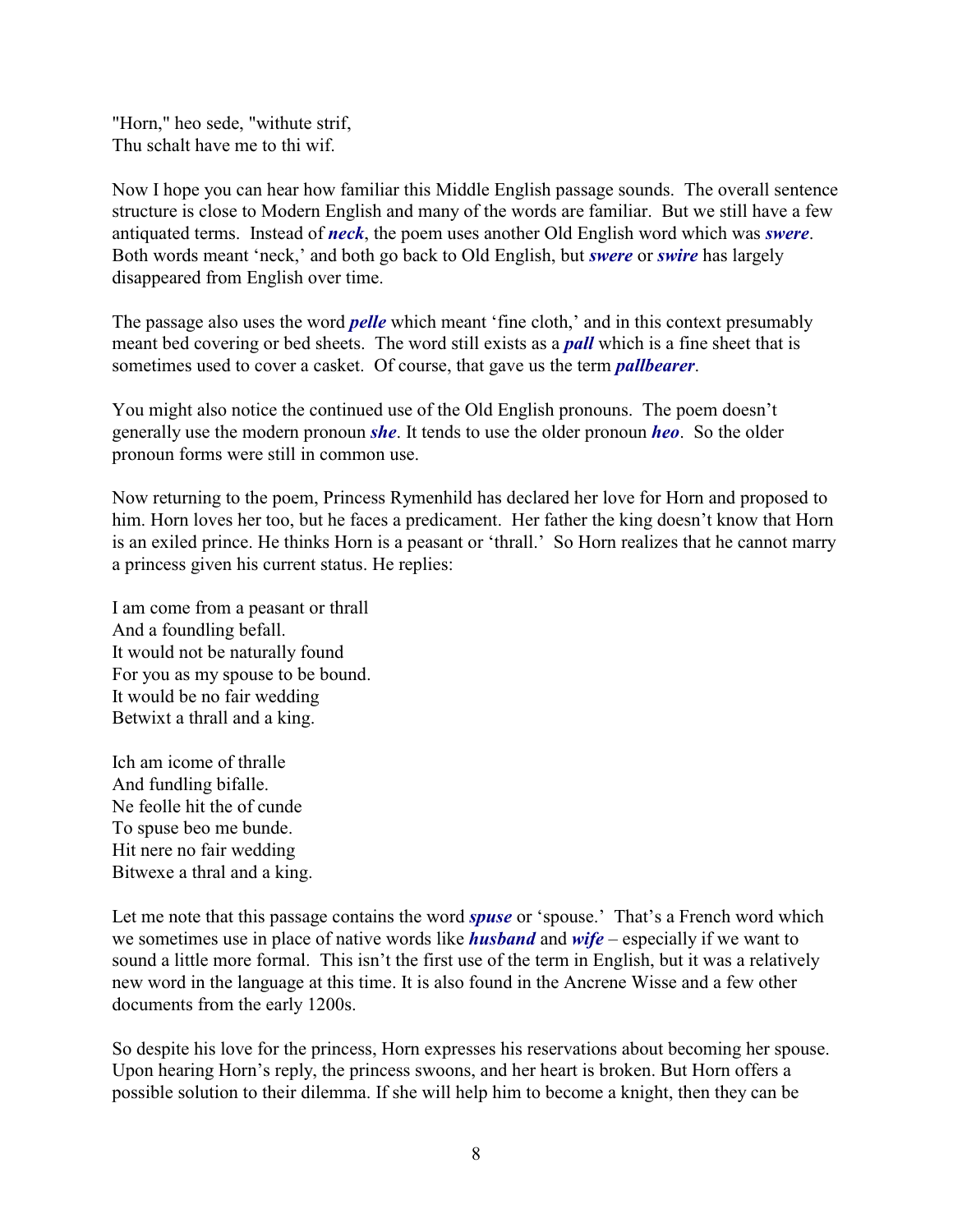married. She promises that he will soon be made a knight. She has her father's steward make an appeal on Horn's behalf. And the king agrees to make Horn and his companions knights. A short time later, they are all knighted.

Princess Rymenhild then calls again for Horn. She expresses her love and says he should honor his promise to marry her. Horn the replies with the following passage:

"Rymenhild," quoth he, "be still! I will do all thy will, Also as it may by chance With spear I shall first ride, And my knighthood prove, Before I begin to woo thee.

Now here's the original Middle English:

"Rymenhild," quath he, "beo stille! Ich wulle don al thi wille, Also hit mot bitide. Mid spere I schal furst ride, And mi knighthod prove, Ar ich thee ginne to woghe.

So Horn basically says, "I will marry you like I said, just not right now." He says that a knight must prove his worthiness to his lover. This was the traditional notion that a knight had to win the love of his maiden though his bravery and heroic actions. So Horn is saying that he must prove himself in this manner first, then he will return to marry her.

Now this passage sets up the events that are commonly found in Medieval romances, but it also does something else. It shows a very interesting and important development in the language. And that development is the early use of our modern future tense. Specifically, the use of the words *shall* and *will* to indicate that something will take place in the future.

Now back when we looked at Old English, we saw that English had specific ways to indicate present tense and past tense by adding an inflectional ending to the verb.

For present tense, most of those inflectional endings have disappeared over time. So today, we can just use the basic verb – what we might call the infinitive. So for the verb *jump*, if we want to indicate that the action is happening right now, we can just use that basic verb form. "I jump." "You jump." "We jump." "They jump." The only exception is third person singular where we add an 's' to the end. "He/she/it jumps." So we do still use that inflection to help us mark present tense.

For past tense, we add a different inflectional ending – usually E-D. So "I jumped," "You jumped," "They jumped." Sometimes, we add a 't' like in "I slept" or "You slept."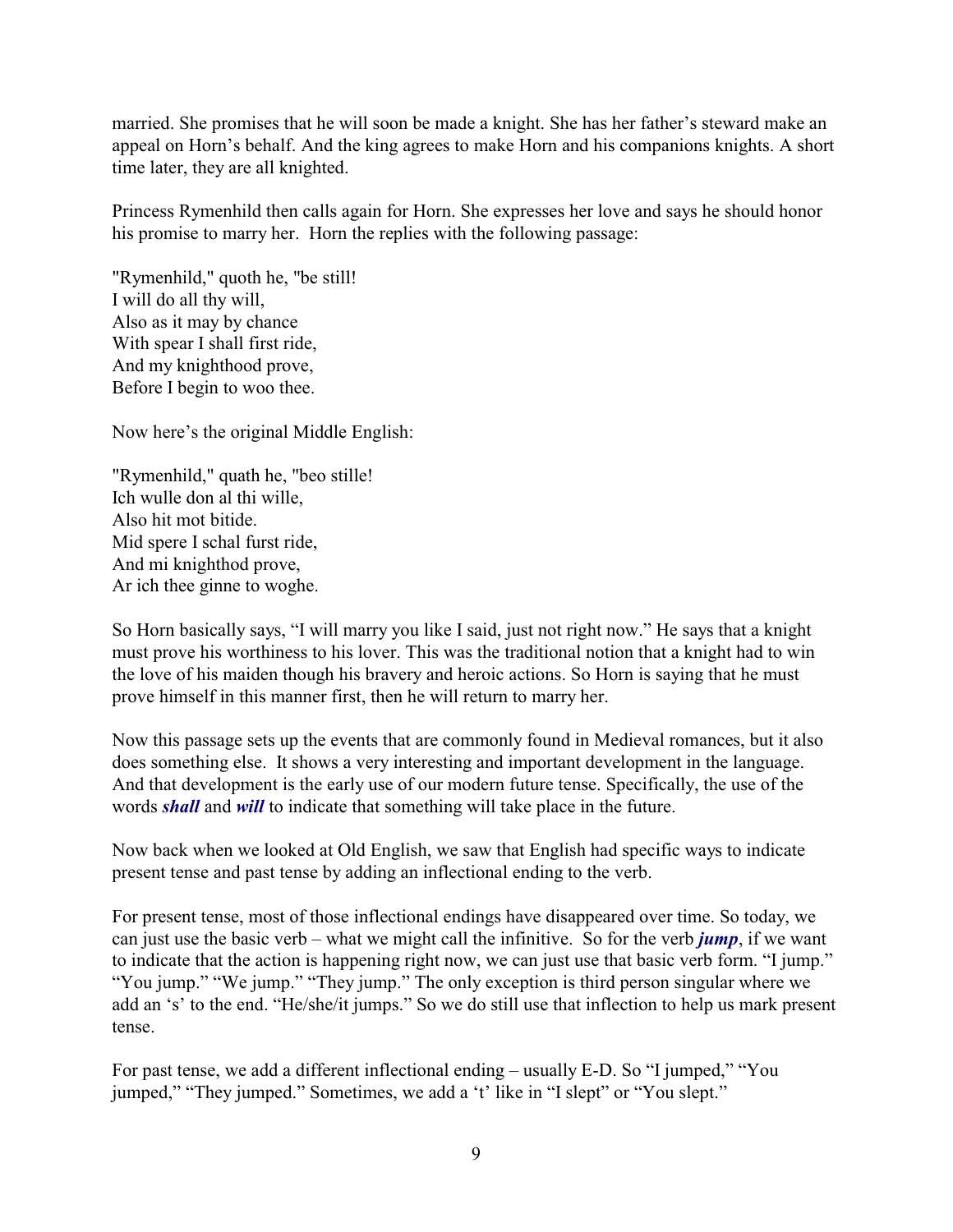But notice that we don't have an ending to mark future tense – to indicate that the action will take place at some point in the future. Some other Indo-European languages have a verb ending that will do that, but like other Germanic languages, English doesn't have that type of ending because the original Germanic language didn't have a future ending either.

So how did the Anglo-Saxons indicate future tense? Well, they just used the present tense. In some situations, they could add a time element to the sentence to make it clear that the action was to take place in the future. So the person might say something like "I jump tomorrow" or "I jump next week." But in most cases, the speaker simply relied upon context. In the context of a particular sentence, "I jump" might meant that I am jumping right now, or it might mean that I will jump at some point in the future, or it might mean both. Again, context usually made the time frame clear.

But in early Middle English, a new grammatical feature developed whereby a speaker could indicate future tense by using either the word *will* or *shall* before the verb. So "I will jump" or "I shall jump." There is actually some indication that this new way of indicating future tense was present in late Old English, but it wasn't common until the 1200s and 1300s.

So why were the words *will* and *shall* appropriated to this new use? Well, both of those words are Old English words, and they had specific uses in Old English. The word *will* indicated a desire or wish to do something. So you might 'will' something to be done. You might also be 'willing' to do it. It could also be used as a noun. So I might impose my 'will' upon you. Well, if you express a 'will' do to something, that action is going to take place at some point in the future. So can see how the word *will* often had an implied sense of the future.

In the context of the King Horn poem, it's a small leap from "I will myself to marry you" to "I will marry you." There is a subtle shift in the use of the word *will* from the desire to do something in the future to simply a marker of the future tense. In the passage I read to you earlier, Horn says that he will marry Rymenhild. He says "I will do all thy will" – "Ich wulle don al thi wille." He is literally saying, "I will do that that you want me to." And in that sentence, he uses the word *will* twice. The first time is to mark the future tense – "I will do." And the second time is the more traditional use of the word – he is going to "do thy will." So we can see the word *will* being used both ways in that sentence.

The word *shall* also had a more limited sense in Old English. And it's a sense that we still have today. It meant 'must' or 'ought to.' So if you 'shall' do something, you are obligated to do it. We still use the word in that sense – especially in legal documents. For example, a lease provision might provide that the tenant 'shall' pay rent in a specified amount.

Again, the word has that traditional sense of an obligation, but notice that the obligation is satisfied at some point in the future. So again, the word *shall* always had that implied sense of the future. It was a small step from "The tenant 'shall' pay rent in the amount of \$500" meaning the tenant is obligated to pay that amount – to "The tenant shall pay \$500" meaning the tenant is going to do that in the future. So just like with the word *will*, the word *shall* was starting to be used to mark the future tense in early Middle English.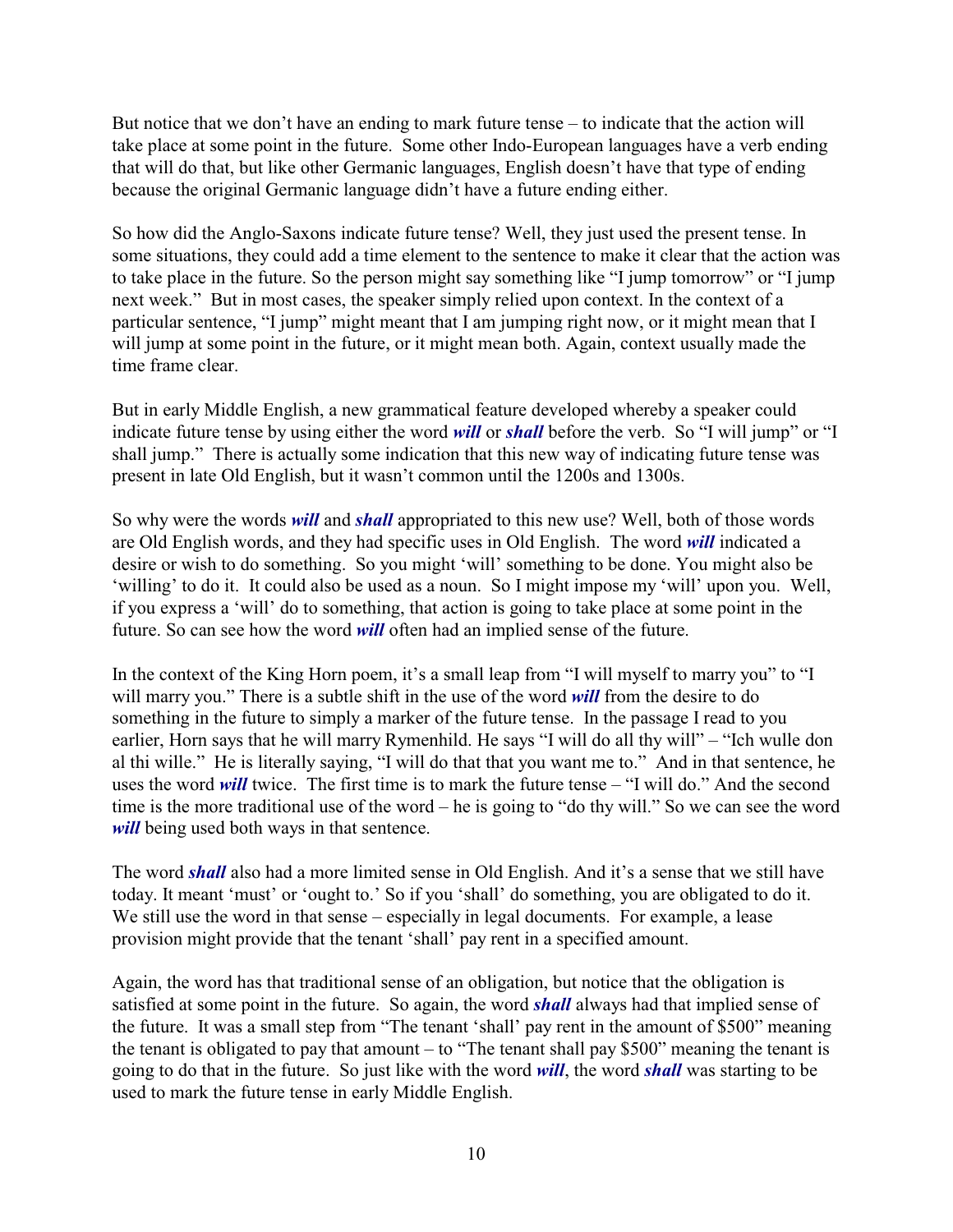In the same passage from King Horn that I read earlier, Horn says "With spear I shall first ride," – "Mid spere I schal furst ride" – meaning "With my spear, I shall go out." So this is an example of the word *shall* being used to indicate future tense.

Now throughout the Middle English period, either *will* or *shall* could be used to indicate a future action. And there doesn't appear to have any grammatical distinction between the two. But in the early 1600s, an Oxford professor named John Wallis published a grammar guide, and he stated that *shall* should be used for first person and *will* should be used for second and third person. So "I shall" and "we shall" – but "you will," "he will," "she will," and "they will." Some modern grammar guides still advocate this rule, but it is rarely followed by most Modern English speakers – especially in American English where *will* has always been the preferred form in all persons.

By the way, English speakers also created a couple of other ways to express future action. One way was to combine the verb *to be* with the word *going* and then the main verb. So "I am going to jump." or "He is going to run." This construction started to pop up in late Middle English. In fact, it appeared for the first time in a document composed in the year 1482. So that was a couple of centuries later in our story.

The other future construction found in English is the verb *to be* plus the word *about* and then the main verb. So "I am about to jump." and "She is about to run." We use this construction to indicate that something is going to happen in the immediate future. And again this construction first appeared later in our story in late Middle English. So around the current point in our story – in the late 1200s – English was relying upon *will* and *shall* to mark the future tense, and this was still a relatively new development in the language.

Now returning to the story of King Horn, Horn delays his marriage to Rymenhild so he can go out and perform some acts of bravery and prove his worthiness. Rymenhild gives him a ring and asks him to wear it as a sign of his love. She also says that the ring will protect him if he looks at it and thinks of her. Horn then takes his leave.

A short time later, he meets a group of invaders. Horn slays the leader, and then after looking at the rings, he slays a hundred more. He puts the leader's head on a spear and brings it back to the king.

The next day, Horn goes to see Rymenhild. She is upset, and recounts a dream where she caught a fish, but the fish broke through the net and escaped. They both consider the dream to be a bad omen. Horn comforts her and renews his pledge to marry her.

Now one of Horn's companions is named Fickenhild. And he betrays Horn. He tells the king that Horn has seduced Rymenhild and is planning to seize the throne by killing the king and marrying his daughter. The king believes the story and banishes Horn from the kingdom.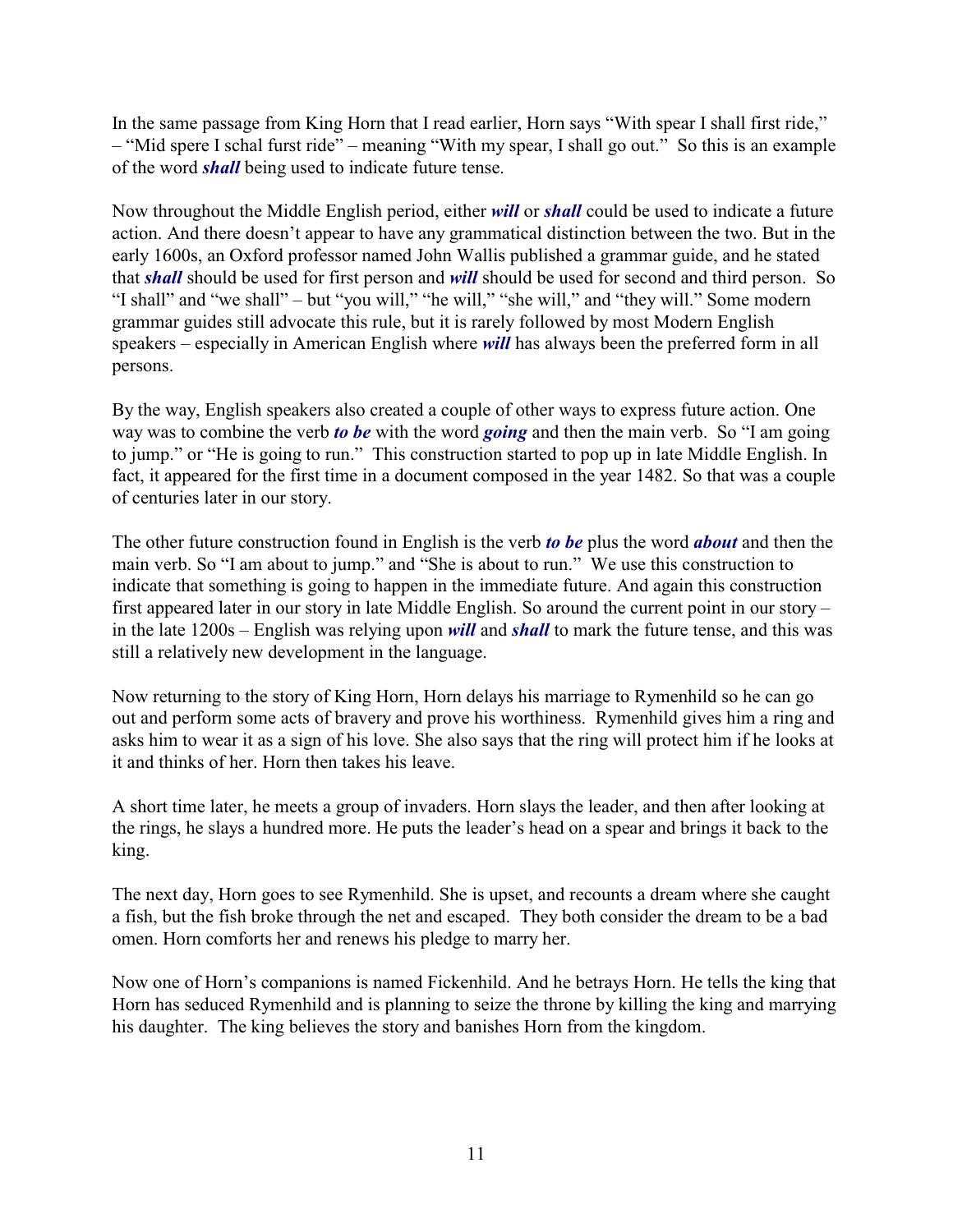Before leaving, Horn visits Rymenhild and tells her that her dream has come true – that he has been banished, and he is going to an unknown country for seven years. He tells her not to wait more than that length of time. They kiss and she faints. The passage reads:

They kissed each other for a while or stound And Rymenhild fell to the ground.

He custe him wel a stunde, And Rymenhild feol to grunde.

This passage uses the word *stunde* – or *stound* – which is an old word for a moment or a short period of time. It's a native English word, but it's related to the word *instant* from Latin and French. It's also related to the English word *stall* meaning to delay for a short period of time. It's also related to the English word *stand* and the French word *stay*. Now today this word *stound* may linger on in a few regional dialects, but it has largely disappeared from standard English.

So after this brief encounter between Horn and the princess, Horn leaves and travels to Ireland where he is welcomed by the local Irish king. While there, he battles and kills a giant and a group of invaders who threaten the kingdom.

A long time passes, and because of Horn's exile from Westernesse, Rymenhild has no contact with him. Meanwhile, her father arranges for her to be married to another king as part of a marriage alliance She doesn't want to go forward with the marriage, but she doesn't have a choice. A few days before the wedding, she sends a messenger to Horn to inform him of the impending marriage.

When Horn receives the message, he leaves to return to Rymenhild and is accompanied by several Irish warriors. He arrives just as the wedding has begun. He dons a disguise, but a gatekeeper on a bridge forbids Horn from entering the Hall where the wedding is taking place. Undeterred, Horn throws the gate-keeper from the bridge. Here's the passage:

Horn went to the gate turn And that wicket opened or unspurned The boy he should have to pay Horn threw him over the bridge That his ribs he did break And Horn quickly came through the gate

Now here's the original Middle English version:

Horn gan to be zate turne, And þat wiket vnspurne. Þe boye hit scholde abugge; Horn þreu him ouer þe brigge,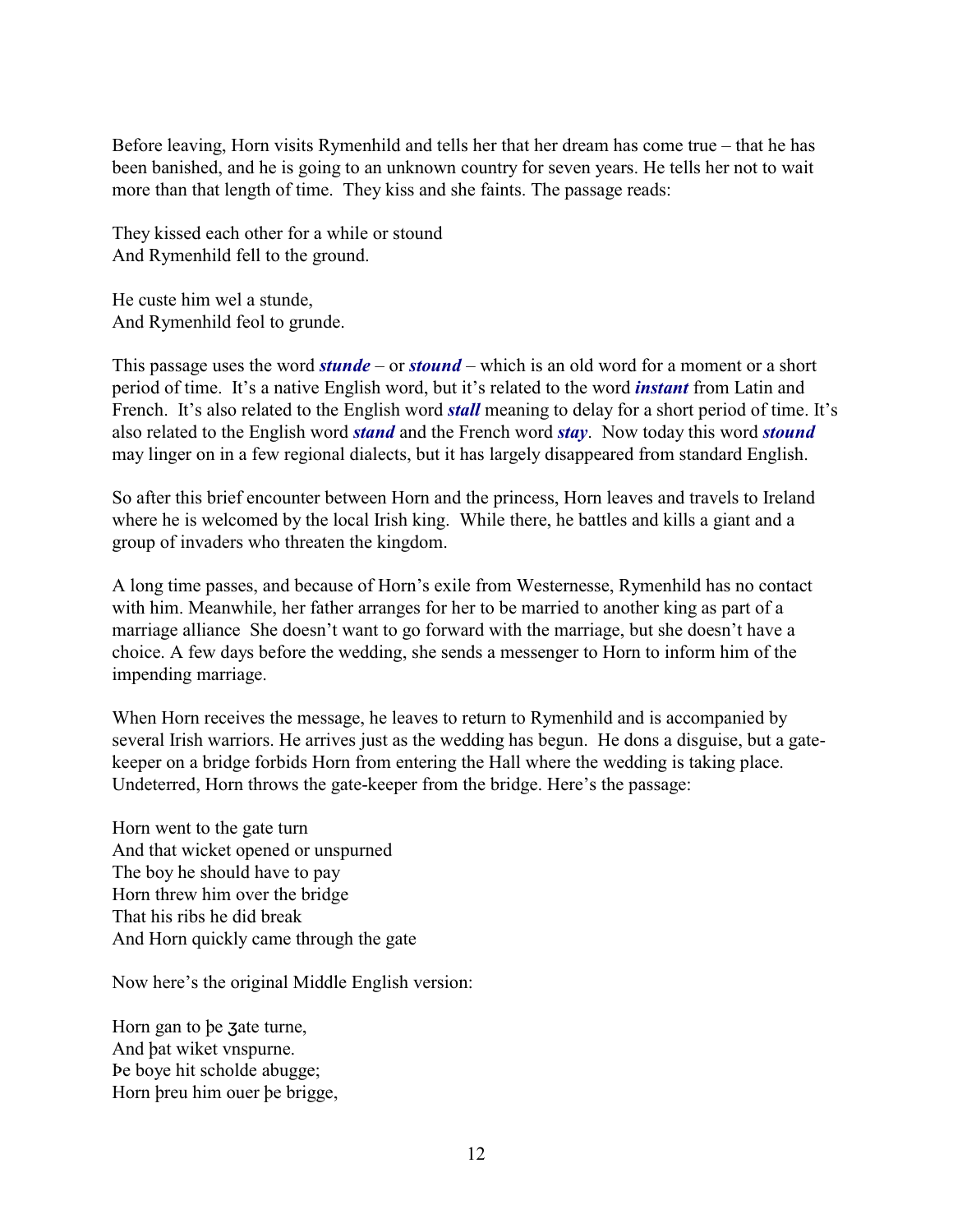Þat his ribbes him to brake; And suþþe com in atte gate.

Now this passage is important for one primary reason. The gate-keeper is called a *boy*, and this is the first known use of the word *boy* in the English language. And that may be surprising because *boy* is such a common and familiar and short little word that it feels like it should be an Old English word, but it's not found in any Old English documents. It doesn't appear in writing until now – in the mid to late 1200s. The original meaning was more along the lines of a young servant, but over time, its meaning was extended to any young man or male child. So the word *boy* appears for the first time in English in this poem – King Horn.

And here's another interesting fact. The word *girl* also first appeared around this same time. And again, *girl* seems like it should be a native English word because it is such a common and basic word. But apparently, it's not. It isn't found in any Old English documents. The word *girl* doesn't appear in King Horn, but it is found for the first time in a story about Thomas Becket contained in a collection of sermons and saint's lives called "The South English Legendary." That manuscript is dated to around the year 1300, so just a few decades after King Horn.

So *boy* and *girl* arrived in English around the same time in the early Middle English period. And I guess that it is appropriate that *boy* and *girl* would appear in English around the same time that English romances were starting to appear because both terms can refer to young adults who aren't married yet. But when they first appeared in the language, the words *boy* and *girl* had very different meanings.

As I noted, the word *boy* meant a young servant – usually a male servant – but the emphasis was more on the occupation that the gender. And believe it or not, the word *girl* could refer to a child of either gender. So if someone used the word *girl*, they could actually be referring to a boy or girl. Sometimes a boy was referred to as a 'knave girl.' That general usage was common for about a century. Even in the late 1300s, when Geoffrey Chaucer wrote the Canterbury Tales – he referred to children of both genders as "yonge gerles." But a short time later, the term started to be restricted to young females, and by the late 1400s, it was no longer used to refer to boys.

It is very likely that the word *girl* became limited to females as the word *boy* became more and more common in English throughout the 1300s. So as *boy* shifted from its sense as a servant to its sense as a young male, that allowed the word *girl* to become restricted to young females. So it appears that the words *boy* and *girl* developed in conjunction with each other.

I said that neither word is found in Old English, and the ultimate origin of both words is unknown. There are lots of theories about the origin of those two words, but none of then are generally accepted. For example, Swedish, Norwegian and the Low German dialects all have words similar to *girl* that can refer to a young child. So some scholars have speculated that the word *girl* is a Germanic word that was probably used in Old English, but it doesn't survive in any Old English documents. That's possible, but the connection between those words is uncertain. And if the word was native to English, the hard 'g' before the 'i' would have probably shifted to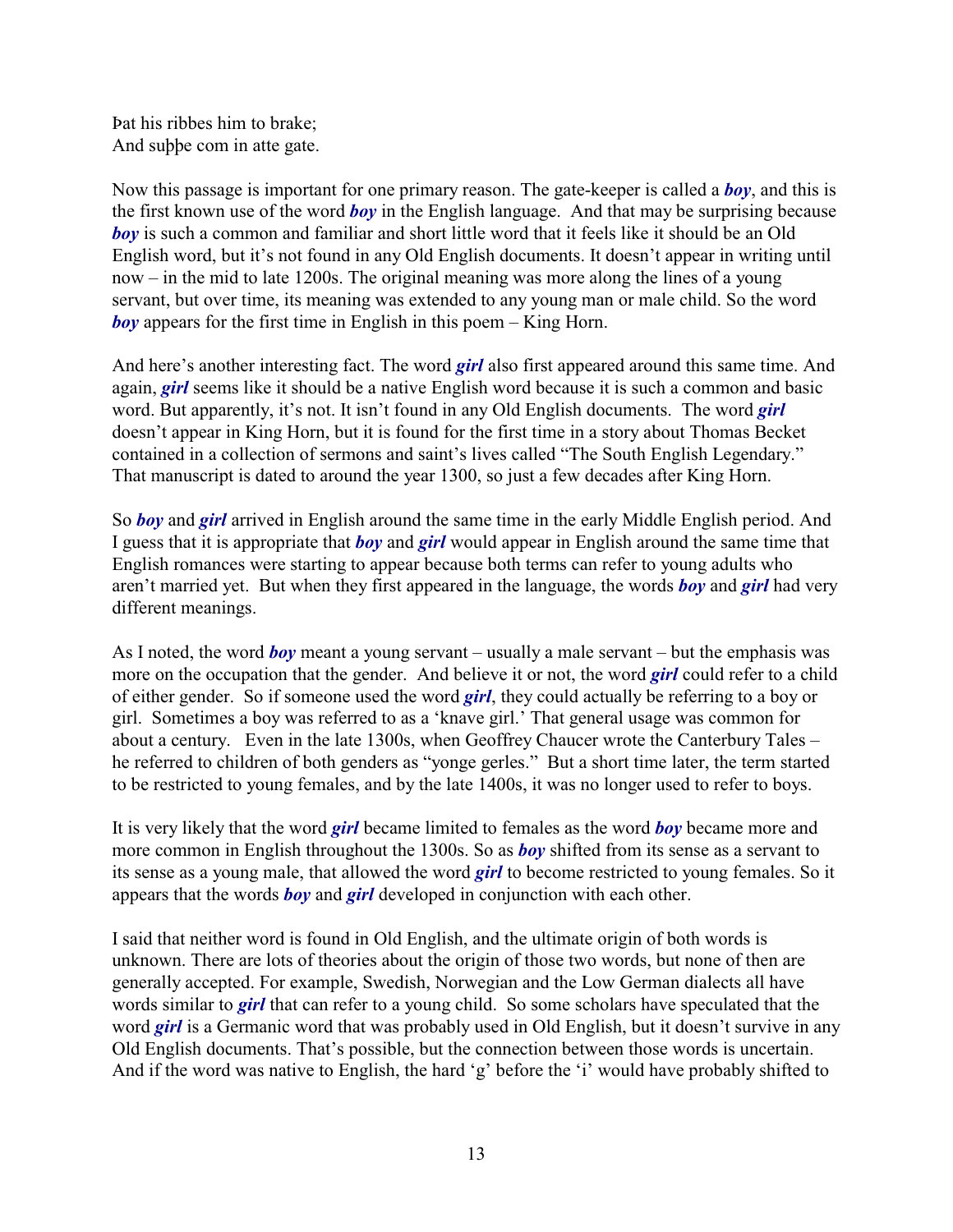a 'y' sound as tended to happen in early Old Englsih. So English would have the word today as *yirl* instead of *girl*.

Along the same lines, Frisian and Dutch have words similar to *boy* that mean a servant or young man, so there could be an ancient connection to those words. French also had a word *embuie* which referred to someone shackled or chained. So that could also have been an influence. Again, there is no clear indication where the word *boy* came from.

All we know for certain is that it appears for the first time in King Horn – in the passage where he throws the boy or servant from a bridge. Returning to the poem, Horn makes his way to the wedding still in disguise. He approaches Rymenhild who doesn't recognize him. She offers him a horn filled with wine. Horn slips the ring she gave him several years earlier into the drink. He then tells her to "drink to horn of horne" – literally "drink to Horn from the horn." Rymenhild is confused by that request. She returns to her room and finds the ring in the horn.

She then sends for the strange man who asked her to drink from the horn. Horn arrives and reveal his true identity. He says:

I am Horn, thine own Me, how can you not know? I am Horn of Westernesse In your arms, you me kiss. They kissed each other and made much bliss.

Now here's the original Middle English:

Ihc am horn þin oze; Ne canstu me nozt knowe? Ihc am horn of westernesse; In armes þu me cusse. Hi custe hem mid ywisse, And makeden muche blisse

Horn tells her than he has armed men with him, and they will prevent the wedding to the foreign king. Horn and his men then proceed to slay the wedding guests who had betrayed Horn earlier and forced his exile. He then marries Rymenhild. Afterwards, Horn and his Irish warriors return to Horn's homeland of Sudene and they proceed to re-capture the kingdom that had been lost many years before. Horn becomes king of Sudene and Rymenhild becomes queen. So that's the story in a nutshell.

As you can see, the poem has a lot of the same elements as epic poetry. There are lots battles and lots of killing, but this poem had a cental love theme that really drives the story. And for the first time, this type of Medieval romance was recorded in English.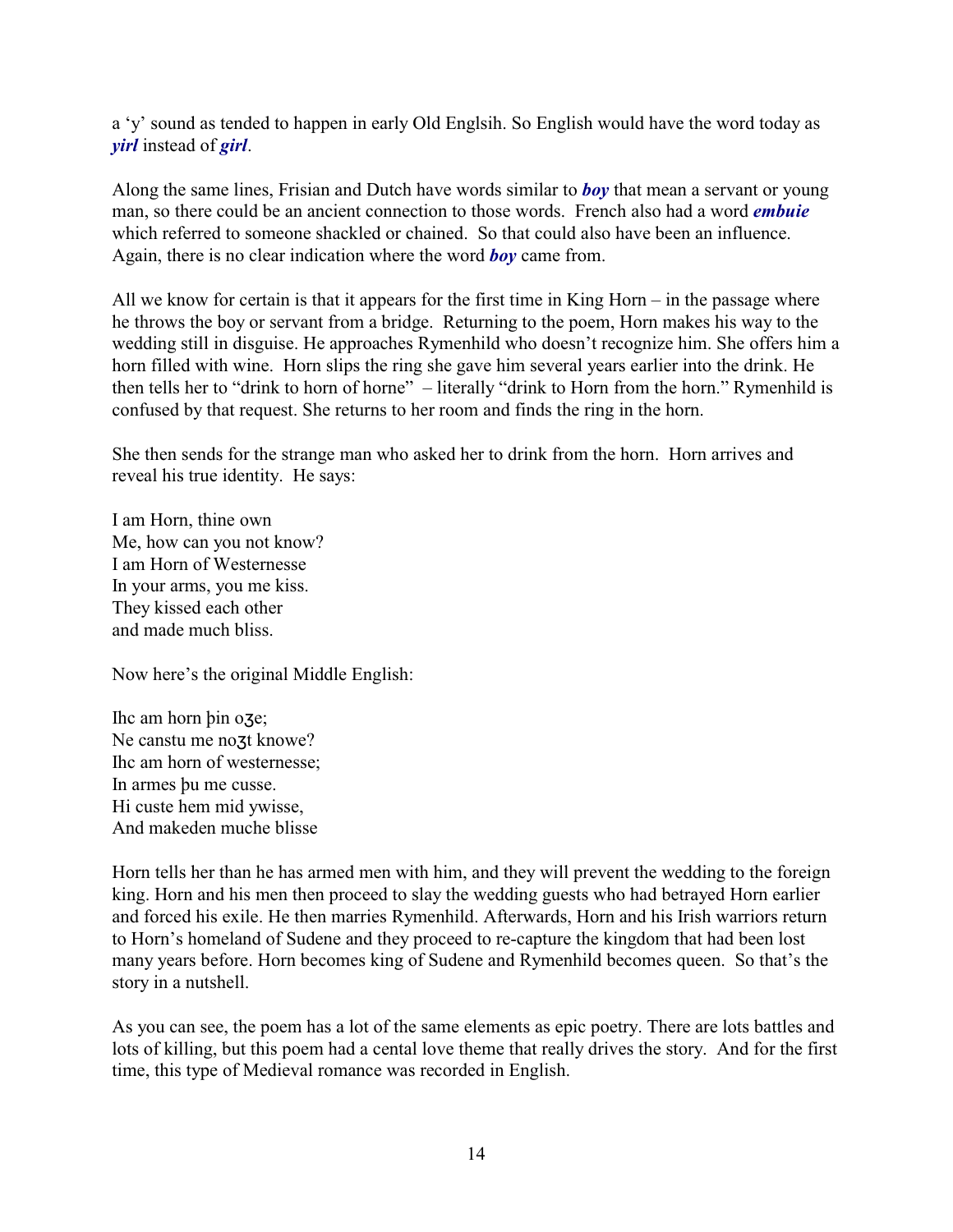Now around the same time that King Horn was being transcribed and preserved for history, a scribe at the Priory of Saint James, near Exeter, came across an old document. It was Papal edict dated about a century earlier to the year 1199. Now we don't what the scribe was doing with that old document, but for some reason, he decided to write down something in brown ink on the back. And what he wrote down was a song – a love song. We don't really know where this song came from, but it was preserved in English on the back of the Papal edict in the last decade or so of the 1200s – so a short time after King Horn was written down. And this song is generally considered to be the oldest surviving love song in the English language.

The song is called "Bryd One Brere" – literally "Bird on a Briar." But the bird in this song is not an actual bird. It is a woman. And in fact, that's a good place to begin the discussion of this song – with the historical link between the word *bird* and women. In modern British English, the word **bird** is still a commonly used slang term for a woman. And that connection goes back to early Middle English where the word *bird* was sometimes used to mean a maiden or girl.

I should also note that a parallel development took place in American English in the early 1900s. During that time, American English began using the word *chick* in a similar way. And today, *chick* is still sometimes used as a slang term for a girl or woman. I should also note that the word *hen* is sometimes used as a derogatory slang term for woman – especially an older woman. So this connection between birds and women is still common in the language today. But why did that connection develop?

Well, to understand how the word *bird* came to be used as a slang term for a woman, we have to consider the fact that early Middle English actually had three different words that were pronounced in a very similar way and could all be used to refer to a girl or woman.

Let's start with the word **bird** itself – meaning a type of fowl. The first thing to note about the word *bird* it that it was rendered two different ways in Old English and Middle English. Sometimes the 'r' came after the vowel like in Modern English. So we find the word spelled as B-I-R-D and probably pronounced something like /beard/. This was especially common in the north of England. But in the south, it was often spelled with the 'r' before the vowel. So there, we often find it spelled B-R-I-D or B-R-Y-D and pronounced something like /brid/. This type of variation where two sounds are sometimes reversed is actually quite common. And in this first English love song, the word was spelled both ways.

So we have *bird* rendered as either /beard/ or /brid/. Either way, it could mean a literal bird or it could be used as a slang term for a girl or woman.

Early Middle English also had a very similar word – *burde* – which was a poetic term for a woman or lady. So it is only found in poems, not in other documents. This word was usually spelled with a 'u' so it had a slightly different vowel sound. Despite the similarities with *bird*, most scholars think this word *burde* was a distinct word at the time.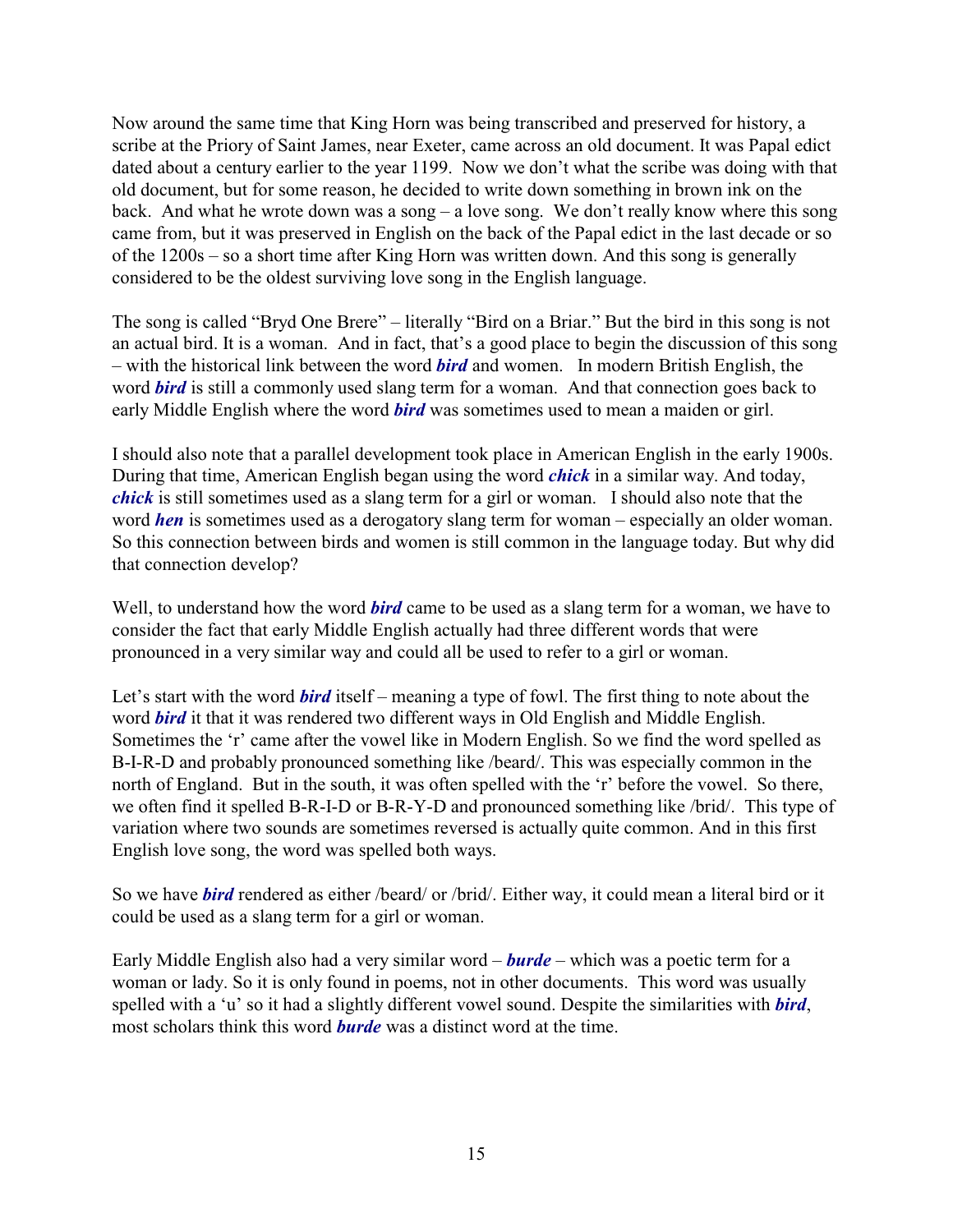And then we have another word – the word *bride* or *bryd*. Again, this in an Old English word, and we still have it today. And just like today, the word meant a woman about to be married or just married.

So all three of these words began with a 'b' and ended with a 'd' and had a 'r' sound in the middle. In that poetic term for a woman – *burde* – the 'r' came after the vowel. And in the word *bride* or *bryd*, the 'r' came before the vowel. And the word *bird* could be rendered either way – either with the 'r' before the vowel or after the vowel. So if *bird* was rendered one way, it was a virtual homonym for *bride*. And if it was rendered the other way, it was a virtual homonym for that poetic term for a woman.

So you can probably see how birds became associated with women – especially in poetry. It was very easy for a poet to play on those linguistic similarities. When talking about a bird, the audience would instinctively notice the similarity to those other words meaning a girl or woman. So whenever we come across a Middle English poem or song about a bird, there is always a chance that the bird symbolically represents a woman.

And that's definitely the case here with "Bryd One Brere." So let's go through the lyrics of the song – first in Modern English then in the original Middle English. Then I'll play you a version of the song so you can hear the melody. Here's the Modern English translation:

Bird on a briar, bird, bird on a briar, Mankind comes from love, thus love we crave. Blissful bird, have pity on me, Or dig, love, dig for me my grave.

I am so blithe, so bright, bird on briar, When I see the handmaid in the hall: She is white of limb, lovely, true, She is fair and the flower of all.

Might I her at my will have, Steadfast of love, lovely, true, From my sorrow, she may save me Joy and bliss would wear me new.

Now here are the original Middle English lyrics:

 Bryd one brere, brid, brid one brere, Kynd is come of love, love to crave Blythful biryd, on me thu rewe Or greyth, lef, greith thu me my grave.

Hic am so blithe, so bryhit, brid on brere, Quan I se that hende in halle: